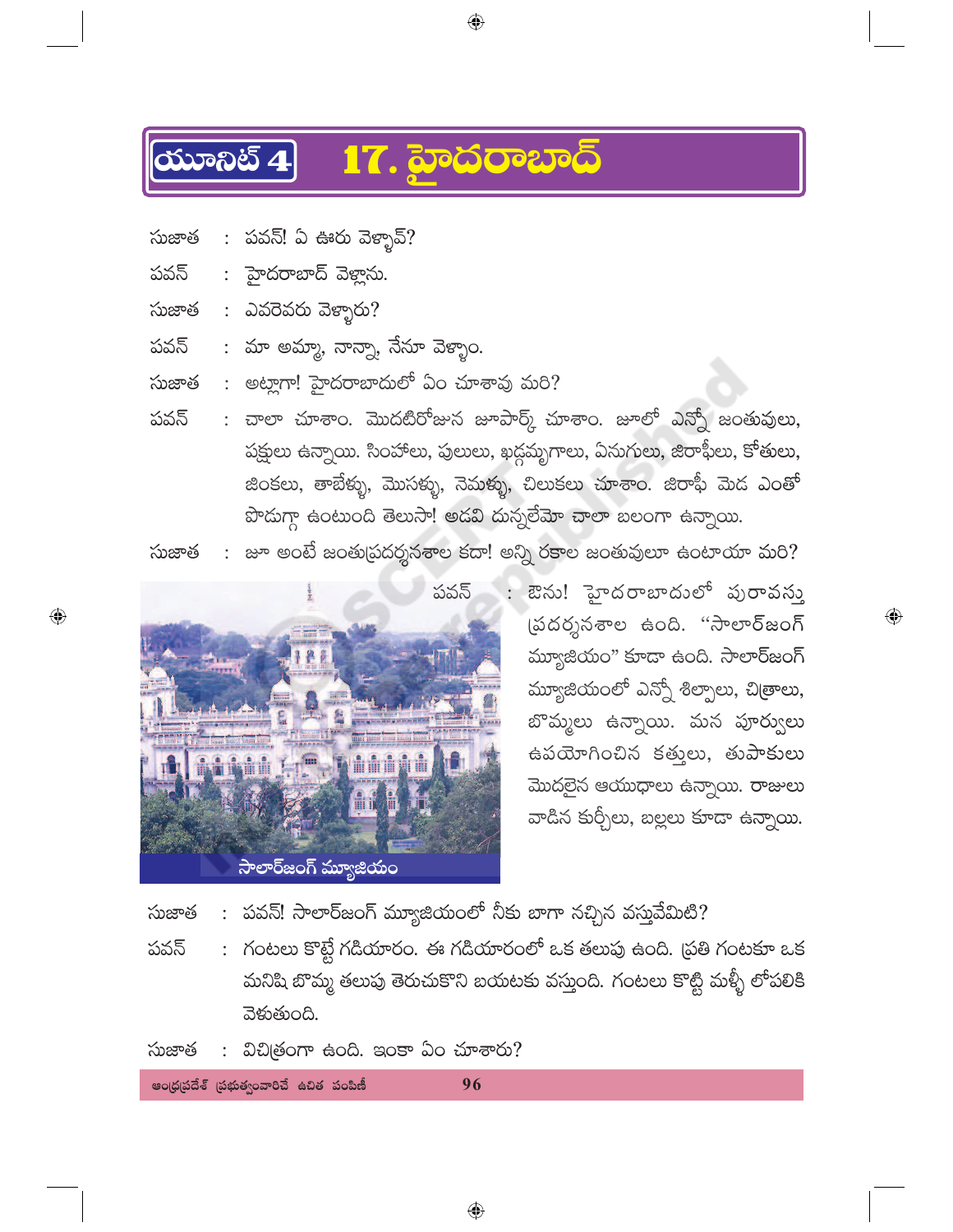$\bigoplus$ 



రవీంద్ర భారతి, అసెంబ్లీ హాలు, పబ్లిక్ గార్దెన్స్ అన్నీ దగ్గర దగ్గరగానే ఉన్నాయి.

- : అవన్నీ చూశావా! చార్మినార్ భలే సుజాత బాగుంటుందట కదూ!
- : ఔను. చార్మినార్ నాలు<mark>గు ర</mark>ోడ్లమధ్య పవన్ కూడలిలో ఉంది. దానికి నాలుగు గోపురాలు ఉన్నాయి. పక్కసే మక్కా మసీదు ఉంది. వీటిని నాలుగు వందల
- మక్కా మసీ<mark>దు</mark>

 $\bigoplus$ 

- : హుస్సేన్ సాగర్కి వెళ్ళాం. పవన్ హుస్సేన్ సాగర్లో పెద్ద బుద్దవిగ్రహం ఉంది.
- : అలాగా! ఇంకా ఏమిటి? సుజాత
	- : హుస్సేన్ సాగర్ పక్కనే లుంబినీ పార్కు ఉంది. సచివాలయం, తెలుగుతల్లి విగ్రహం, బిర్లా వారి వెంకటేశ్వర స్వామి మందిరం,



 $\bigoplus$ 

సంవత్సరాల కిందట కట్టారట. చివరి రోజున గోల్కొండ కోట కూడా చూశాం. అందులో రామదాసు చెరసాల ఉంది. కోటలో కింద ద్వారం ముందర చప్పట్లు కొడితే ఆ శబ్దం దూరంగా కొండమీది భవనంలో వినిపిస్తుంది. కోటలో భవనాలు చాలావరకు శిథిలమైపోయాయి. నాకు చాలా బాధ **SOAOG.** 

- : నిజమే! బాధ కలగదా మరి! నువ్వ హైదరాబాదును గురించి చెపుతూఉంటే నాకు సుజాత కూడా చూడాలనిపిస్తూంది. మా నాన్నగారిని హైదరాబాదు తీసుకువెళ్ళమని అదుగుతాను.
- : ఔను, హైదరాబాదు తప్పకుండా చూడవలసిన నగరమే. పవన్

97

ఆంధ్రప్రదేశ్ (పభుత్వంవారిచే ఉచిత పంపిణీ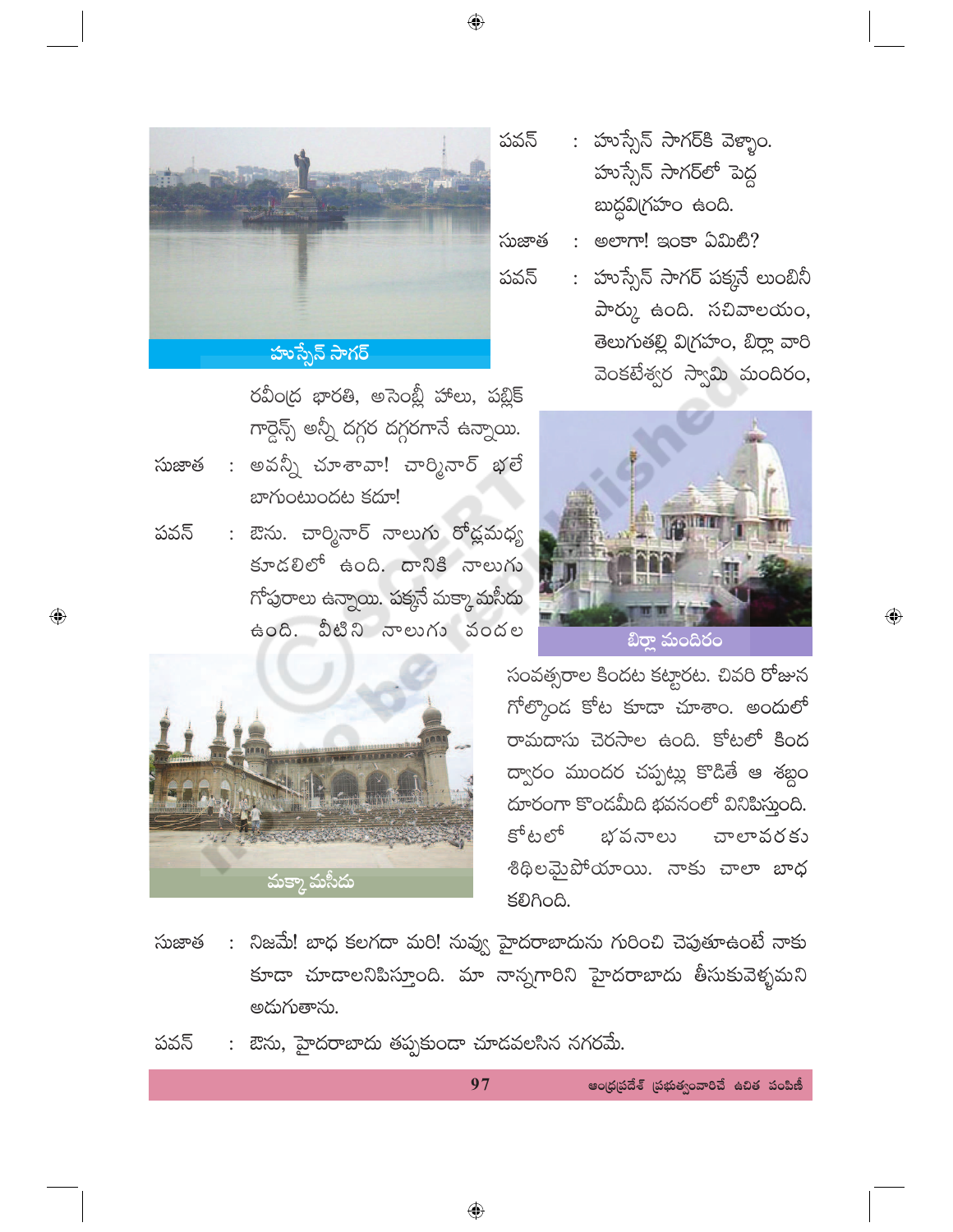

 $\bigoplus$ 

## వినండి – మాట్లాడండి

- 
- (అ) పాఠం చిత్రంలో ఏమేమి ఉన్నాయి? వాటిని గురించి మాట్లాడండి.
- (అ) మీ రెప్పదైనా ఊరికి / జాతరకు వెళ్లారా? అక్మడ ఏమేమి చూశారో చెప్పండి?
- (ఇ) హైదరాబాదులో పవన్ చూసిన విశేషాలు చెప్పండి.
- (ఈ) ఈ పాఠంలో పవన్ ఏ ఏ జంతువులను, పక్షులను చూశాదో చెప్పండి. వాటిని గురించి తెలపండి.
- (ఉ) గంటల కొట్టే గడియారాన్ని గురించి చెప్పండి.

## $II$  చదవండి



 $\bigoplus$ 

- (అ) హుస్సేన్ సాగర్, చార్మినార్, ఇలా '్' (పొల్లు) ఉన్న మరికొన్ని అక్షరాలు గల పదాలు పాఠంలో ఉన్నాయి. వాటిని గుర్తించి చెప్పండి. వాటి కింద గీతలు గీయండి.
- (ఆ) కింది పదాలను పాఠంలో గుర్తించి అవి ఉన్న వాక్యాలు చదవండి. స్రదర్శనశాల మనిషి బొమ్మ చెరసాల జూపార్కు భవనాలు
- (ఇ) కింది పదాలలోని అక్షరాలు తారుమారు అయ్యాయి. పాఠం ఆధారంగా వాటిని సరిచేసి రాయండి.

 $\bigoplus$ 

|  |  | ఉదా: రాబాహైదదు                                  | హైదరాబాదు |
|--|--|-------------------------------------------------|-----------|
|  |  | 1) నార్మిచారు                                   |           |
|  |  | $2)$ బిలుంపార్మునీ                              |           |
|  |  | $3)$ $a$ యారంగ                                  |           |
|  |  | 4) తవానుహశాదు                                   |           |
|  |  | $(5)$ బంక్ట్యాండ్                               |           |
|  |  | (ఈ) పాఠం చదివి, కింది ప్రశ్నలకు జవాబులు రాయండి. |           |
|  |  | 1)    పవన్ మొదటి రోజున ఏమేమి చూశాదు?            |           |
|  |  |                                                 |           |
|  |  |                                                 |           |
|  |  |                                                 |           |

ఆంధ్రప్రదేశ్ (పభుత్వంవారిచే ఉచిత పంపిణీ

98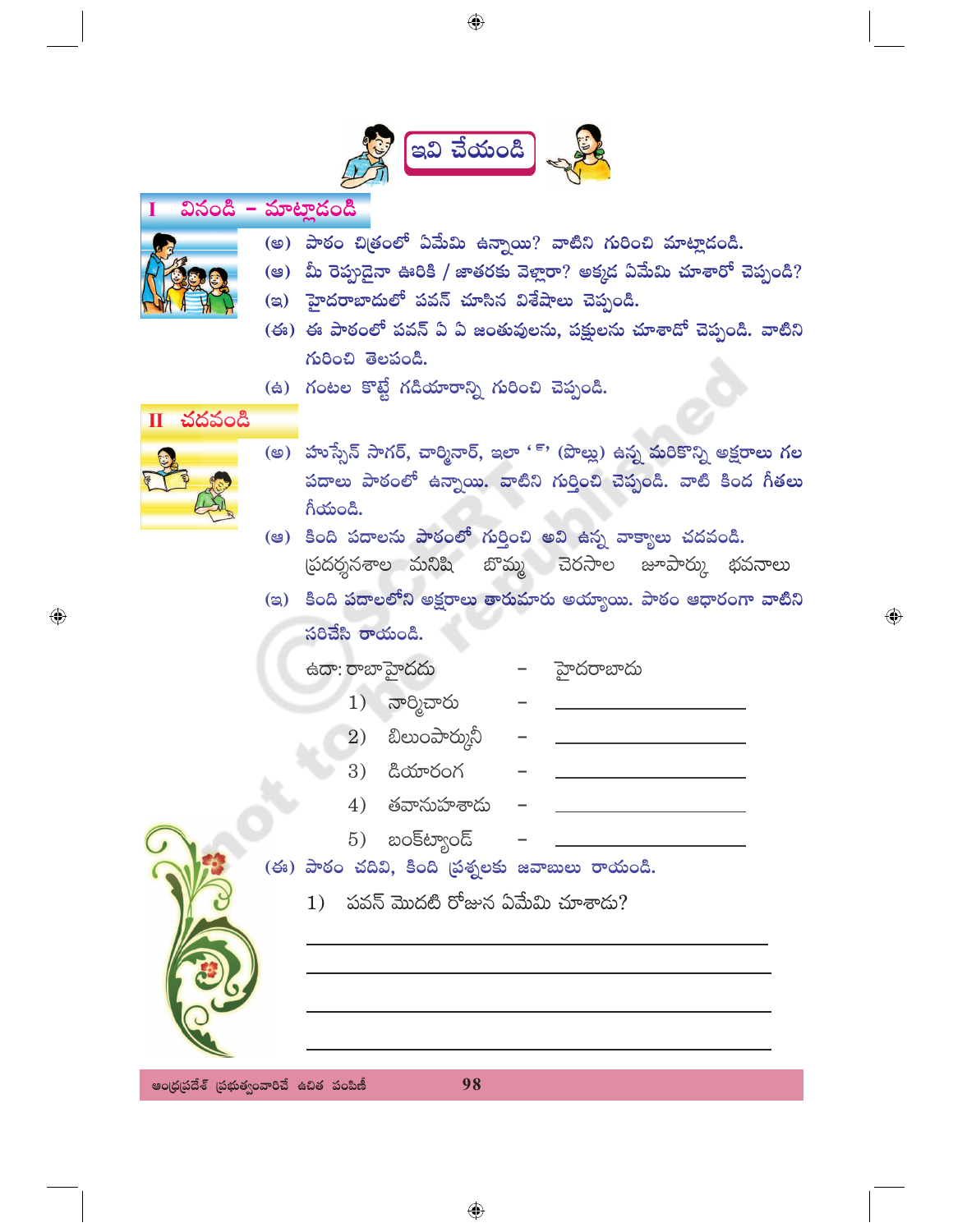2) గోల్కొంద కోటలో ఉన్న ప్రత్యేకత ఏమి?



 $\bigoplus$ 

3) హైదరాబాదులో చూడదగిన (పదేశాలను రాయండి.



 $\bigodot$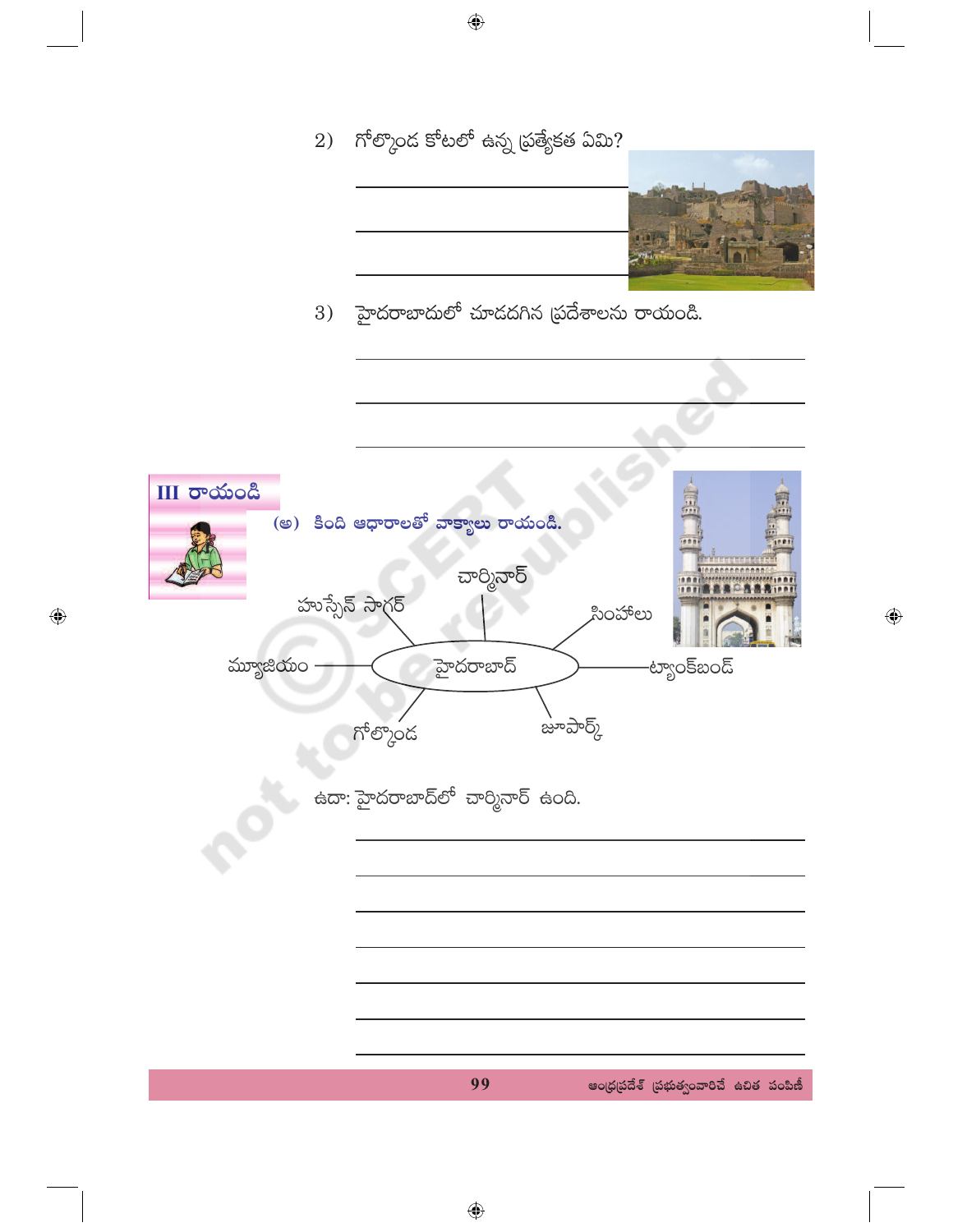

 $\bf{IV}$  పదజాలాభివృద్ధి

<u>అగుమఓ</u><br><u>క ఏ ఊ జ</u><br>ల ర ౦ ట

 $\bigoplus$ 

(అ) మీరు చూసిన ఏదయినా ఒక ఊరిని గురించి, అక్కడి విశేషాలను గురించి సొంతమాటల్లో రాయండి.

(అ) పాఠంలో ఉన్నవీ, మీకు తెలిసినవీ 3, 4, 5, 6 అక్షరాలున్న పదాలను  $\frac{1}{2}$ పట్టికలో రాయండి.

 $\bigoplus$ 

| 2014 - 5. 30.                                  |                                                       | మూదక్షరాలవి      | నాలుగక్షరాలవి                                     | ఐదక్షరాలవి | ఆరక్షరాలవి   |  |  |  |
|------------------------------------------------|-------------------------------------------------------|------------------|---------------------------------------------------|------------|--------------|--|--|--|
| ಕದ್:                                           | $\mathbf{1}$                                          | ಜಿರಾಫಿ           | గడియారం                                           | రుద్రమదేవి | శాతవాహనుదు   |  |  |  |
|                                                | $\overline{2}$                                        |                  |                                                   |            |              |  |  |  |
|                                                | 3                                                     |                  |                                                   |            |              |  |  |  |
|                                                | $\overline{4}$                                        |                  |                                                   |            |              |  |  |  |
|                                                | $\overline{5}$                                        |                  |                                                   |            |              |  |  |  |
|                                                | $6\phantom{.}6$                                       |                  |                                                   |            |              |  |  |  |
|                                                | $\overline{7}$                                        |                  |                                                   |            |              |  |  |  |
|                                                | 8                                                     |                  |                                                   |            |              |  |  |  |
|                                                | (ෂ) కింది పదాలలో, సంబంధంలేనివాటికి "(<br>)" చుట్టండి. |                  |                                                   |            |              |  |  |  |
|                                                |                                                       | ఉదా: 1) కుర్చీలు | ಐಲ್ಲಲು                                            | మేజాలు     | <b>ඩ</b> හඡහ |  |  |  |
|                                                |                                                       | $2)$ జింకలు      | ఆవులు                                             | పుస్తకాలు  | పులులు       |  |  |  |
|                                                |                                                       | $3)$ కాకి        | గద్ద                                              | కోడి       | కుక్క        |  |  |  |
|                                                |                                                       |                  | 4) హుస్సేన్ సాగర్ స్టాదరాబాదు చిత్తూరు చార్మినార్ |            |              |  |  |  |
|                                                |                                                       | 5) పెన్ను        | పెన్సిలు                                          | గడియారం    | బలపం         |  |  |  |
| 100<br>ఆంధ్రప్రదేశ్ (పభుత్వంవారిచే ఉచిత పంపిణీ |                                                       |                  |                                                   |            |              |  |  |  |

 $\bigoplus$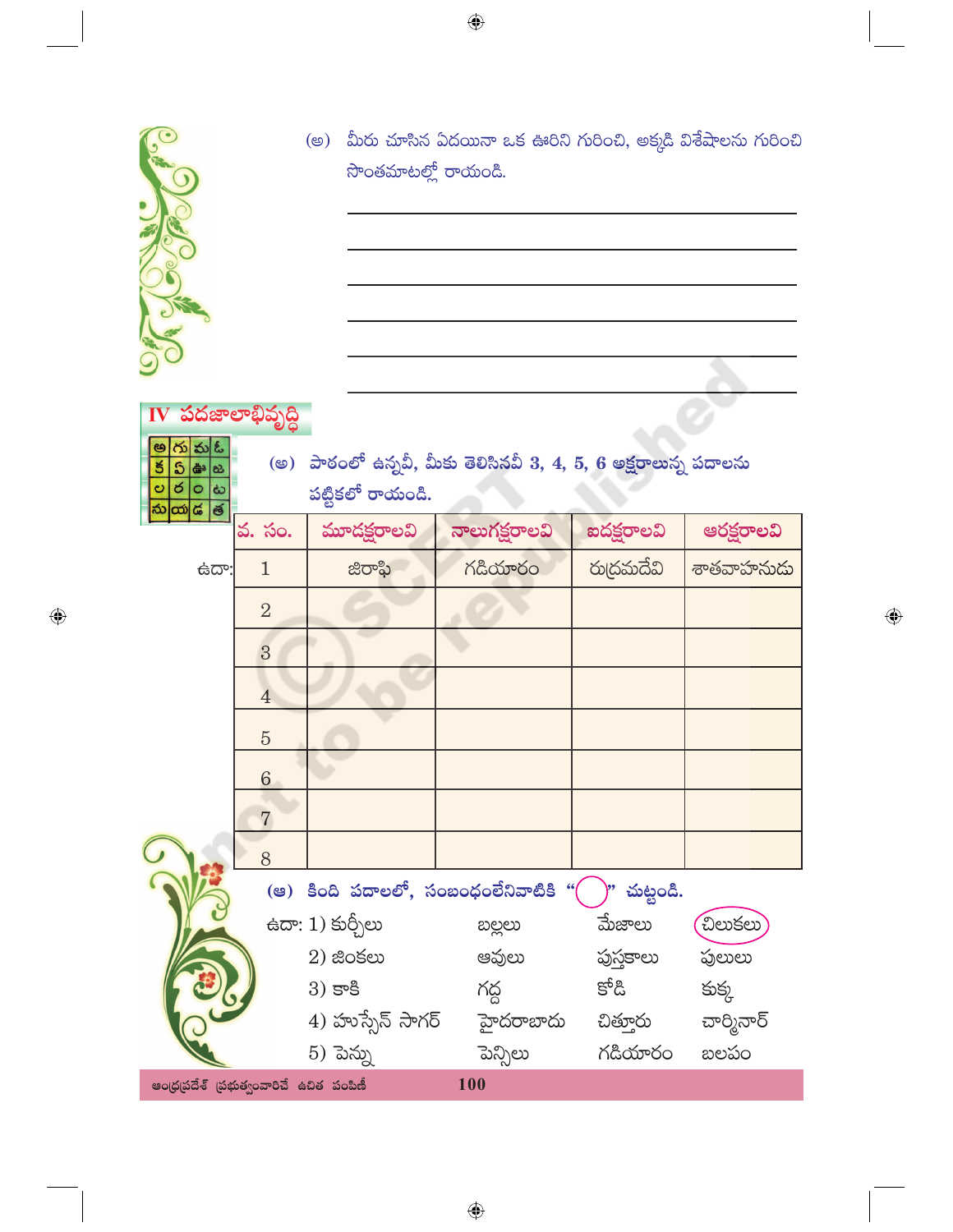



|     | పక్షులు       | జంతువులు      | వస్తువులు            |
|-----|---------------|---------------|----------------------|
| ಿದಾ | <b>Devser</b> | <b>జింకలు</b> | <mark>బొమ్మలు</mark> |
|     |               |               |                      |
|     |               |               |                      |
|     |               |               |                      |
|     |               |               |                      |
|     |               |               |                      |

(ఇ) పాఠంలో చదివినవాటిని, మీకు తెలిసినవాటిని కింది పట్టికలో రాయండి.

భాషను గురించి తెలుసుకుందాం  $\boldsymbol{\mathrm{V}}$ 



 $\bigoplus$ 

- (అ) కింది వాక్యాలు చదవండి.
	- $\underline{\text{av}}$   $\underline{\text{av}}$   $\underline{\text{v}}$   $\underline{\text{v}}$   $\underline{\text{v}}$   $\underline{\text{v}}$   $\underline{\text{v}}$   $\underline{\text{v}}$ ÷
	- $\frac{\text{18}}{\text{18}}$ లాబీన గ్రంథం.  $\frac{1}{2}$
	- బస్సు విశాఖపట్నం వెళ్ళింది.  $\frac{1}{2}$
	- చెట్టు ఎవరు ఎక్కారు?
	- ಪಿಲ್ಲಿ పాలు తాగింది.

గీత గీసి ఉన్న పదాలను చదవండి. పేర్లను తెలియజేసే పదాలను <mark>'నామవాచకాలు'</mark> అంటారు. ఇలా పేర్లను తెలిపే మరికొన్ని పదాలను రాయండి.

|  | க்ದ್: ವಿಜಯ                                    |                                         |  |
|--|-----------------------------------------------|-----------------------------------------|--|
|  | (ఆ) పాఠంలో ఉన్న నామవాచకాలను గుర్తించి రాయండి. |                                         |  |
|  | 101                                           | ఆంధ్రప్రదేశ్ (పభుత్వంవారిచే ఉచిత పంపిణీ |  |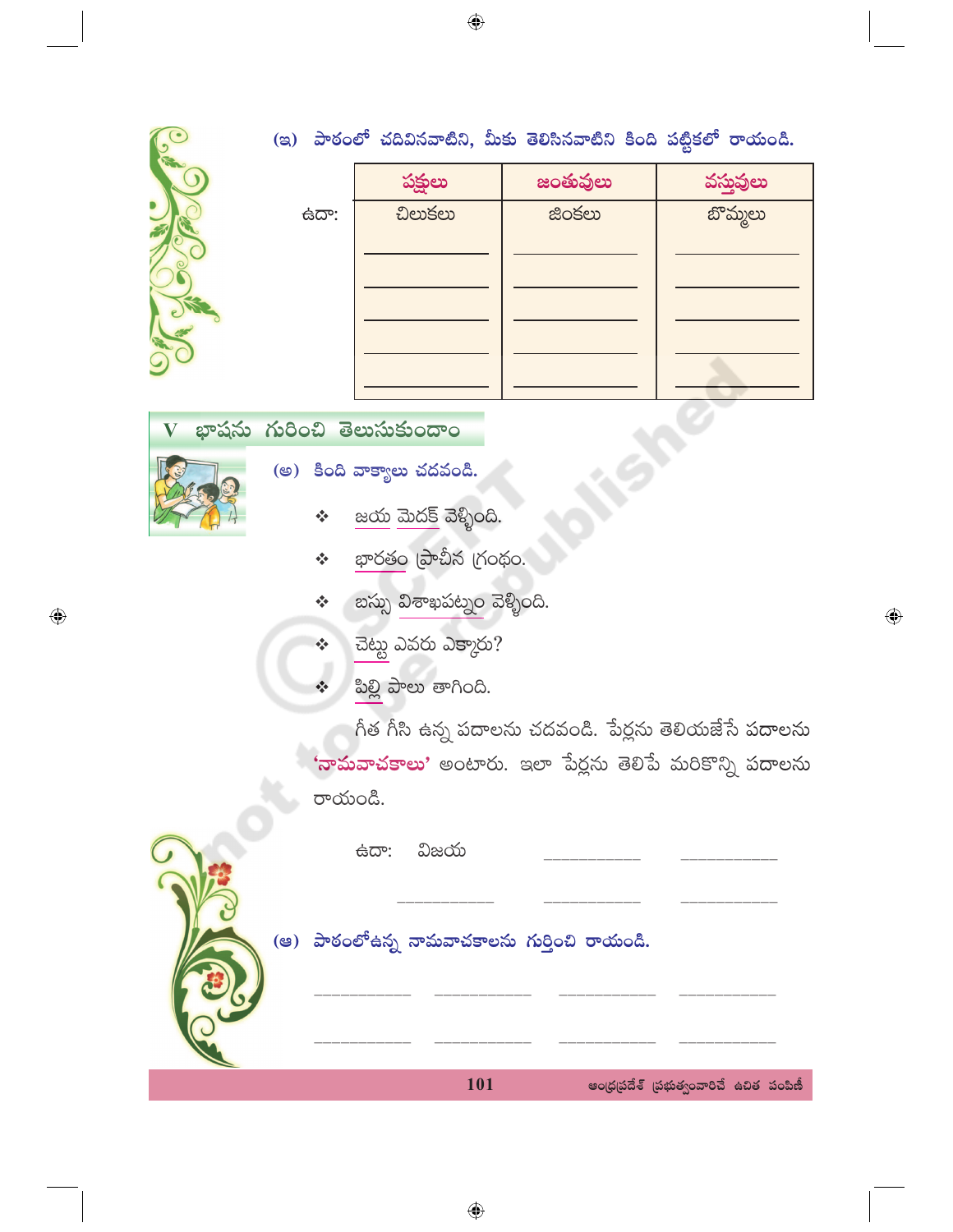|         | $\overline{\text{VI}}$ సృజనాత్మక వ్యక్తీకరణ                             |            |
|---------|-------------------------------------------------------------------------|------------|
|         | పాఠంలోని సుజాత, పవన్ల లాగ సంభాషించండి. నాటకీకరణ చేయండి.<br>(ෂ)          |            |
|         | (ఆ)  చార్మినార్ బొమ్మను గీయండి. రంగులు వేయండి. దాన్ని గురించి రాయండి.   |            |
|         |                                                                         |            |
|         |                                                                         |            |
|         |                                                                         |            |
|         |                                                                         |            |
|         |                                                                         |            |
|         |                                                                         |            |
|         |                                                                         |            |
|         |                                                                         |            |
|         |                                                                         |            |
|         | VII ప్రశంసాపూర్వకమయిన పనులు / (పాజెక్షుపనులు                            |            |
|         | (అ) మీ జిల్లాలోని చూడదగిన స్థలాలను గురించి కింది పట్టికలో నమోదు చేయండి. |            |
|         | తరగతిలో (పదర్శించండి.                                                   |            |
|         | ఊరి పేరు<br>చూదదగిన స్థలం, అంశాలు                                       |            |
|         |                                                                         |            |
|         |                                                                         |            |
|         |                                                                         |            |
|         |                                                                         |            |
|         |                                                                         |            |
|         |                                                                         |            |
|         |                                                                         |            |
|         |                                                                         |            |
|         |                                                                         |            |
|         |                                                                         |            |
|         | నేనివి చేయగలనా?                                                         |            |
|         | 1. పాఠంలో ఉన్న చిత్రాన్ని గురించి మాట్లాడగలను. పాఠం సారాంశాన్ని         |            |
|         | సొంతమాటల్లో చెప్పగలను.                                                  | ఔను / కాదు |
|         | 2. సంభాషణలను ధారాళంగా చదవగలను. (పశ్నలకు జవాబులు రాయగలను.                | ఔను / కాదు |
|         | 3. ఆధారాలు ఇస్తే వాక్యాలు రాయగలను. ఇచ్చిన అంశంపై సొంతమాటల్లో రాయగలను.   | ఔను / కాదు |
|         | 4. పాఠం ఆధారంగా నాటకీకరణ చేయగలను. చార్మినార్ బొమ్మగీసి దాన్ని గురించి   | ఔను / కాదు |
| గాయగలపు |                                                                         |            |

 $\bigoplus$ 

 $\bigoplus$ 

ఆంధ్రప్రదేశ్ (పభుత్వంవారిచే ఉచిత పంపిణీ

 $\bigoplus$ 

 $102$